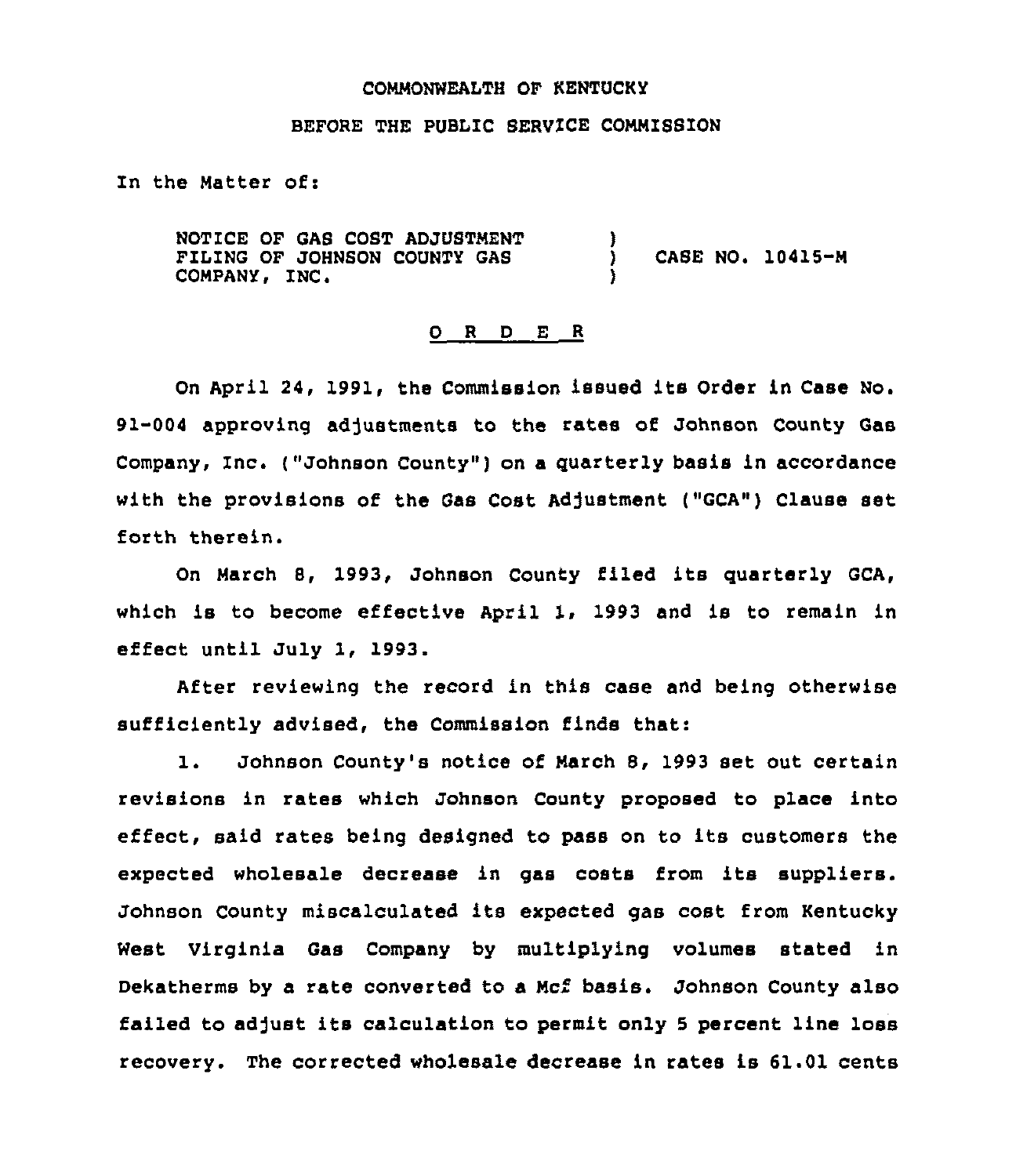per Ncf. Johnson County's corrected expected gas cost for the quarter beginning April 1, 1993 is \$3.4910 per Ncf.

2. Johnson County's notice set out no refund adjustment.

3. Johnson County proposed an actual adjustment ("AA") in the amount of 9.7 cents per Ncf to compensate for under-recovery of gas cost through the operation of its gas cost recovery procedure during the months of October, November, and December 1992. Johnson County's total AA of (7.5) cents per Ncf is designed to correct the current under-recovery as well as under- and over-recoveries from previous guarters.

4. Johnson County's notice set out no balance adjustment, but should have proposed one to reconcile remaining under- or overrecoveries for the 12-month period ended December 31, 1992. Using data contained in Johnson County's filings, the balance adjustment was calculated to be in the amount of .42 cents per Mcf.

5. The combined effect of the above adjustments is Johnson County's corrected gas cost recovery rate ("GCR") in the amount of \$3.4202 per Ncf, which is a decrease of 71.09 cents per Ncf from its last approved rates.

6. Johnson County's adjustment in rates, set out in the Appendix to this Order, pursuant to the GCA provisions approved by the Commission in its Order in Case No. 91-004 dated April 24, 1991, is fair, just, and reasonable, in the public interest, and should be effective with service rendered on and after April 1, 1993.

 $-2-$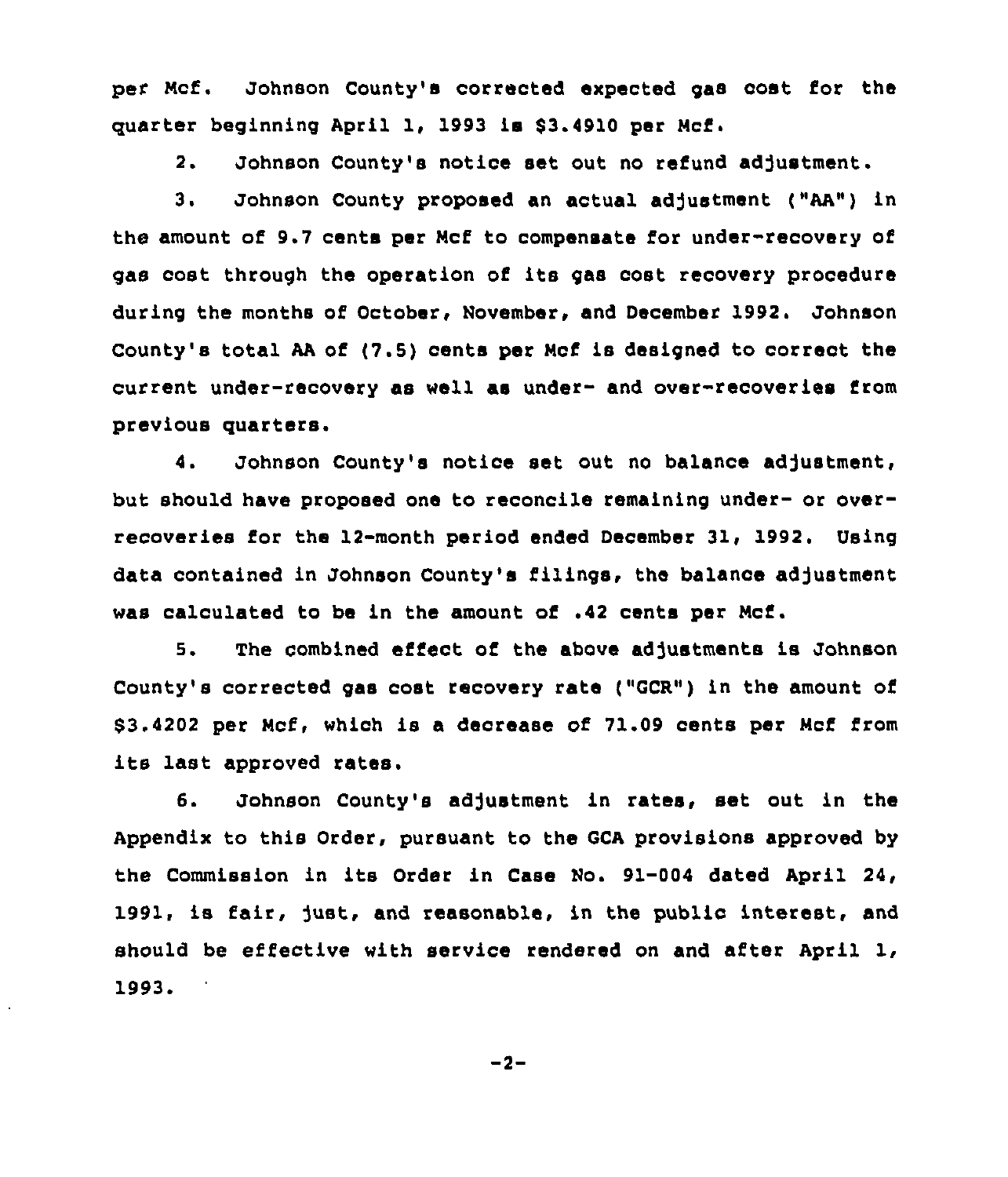IT IS THEREFORE ORDERED that:

1. Johnson County's proposed rates be and they hereby are denied.

2. The rates in the Appendix, attached hereto and incorporated herein, are fair, fust, and reasonable, and are approved effective with service rendered on and after April 1, l993.

3. Within <sup>30</sup> days of the date of this Order, Johnson County shall file with this Commission its revised tariffs setting out the rates authorised herein.

Done at Frankfort, Kentucky, this 1st day of April, 1993.

PUBLIC SERVICE COMMISSION

 $\overline{\text{Chain}}$ 1993.<br>DMMISSION<br><del>1 Ch</del>ul

Chairman<br>Ulumas U. Du

Commissione

ATTEST

Executive Director